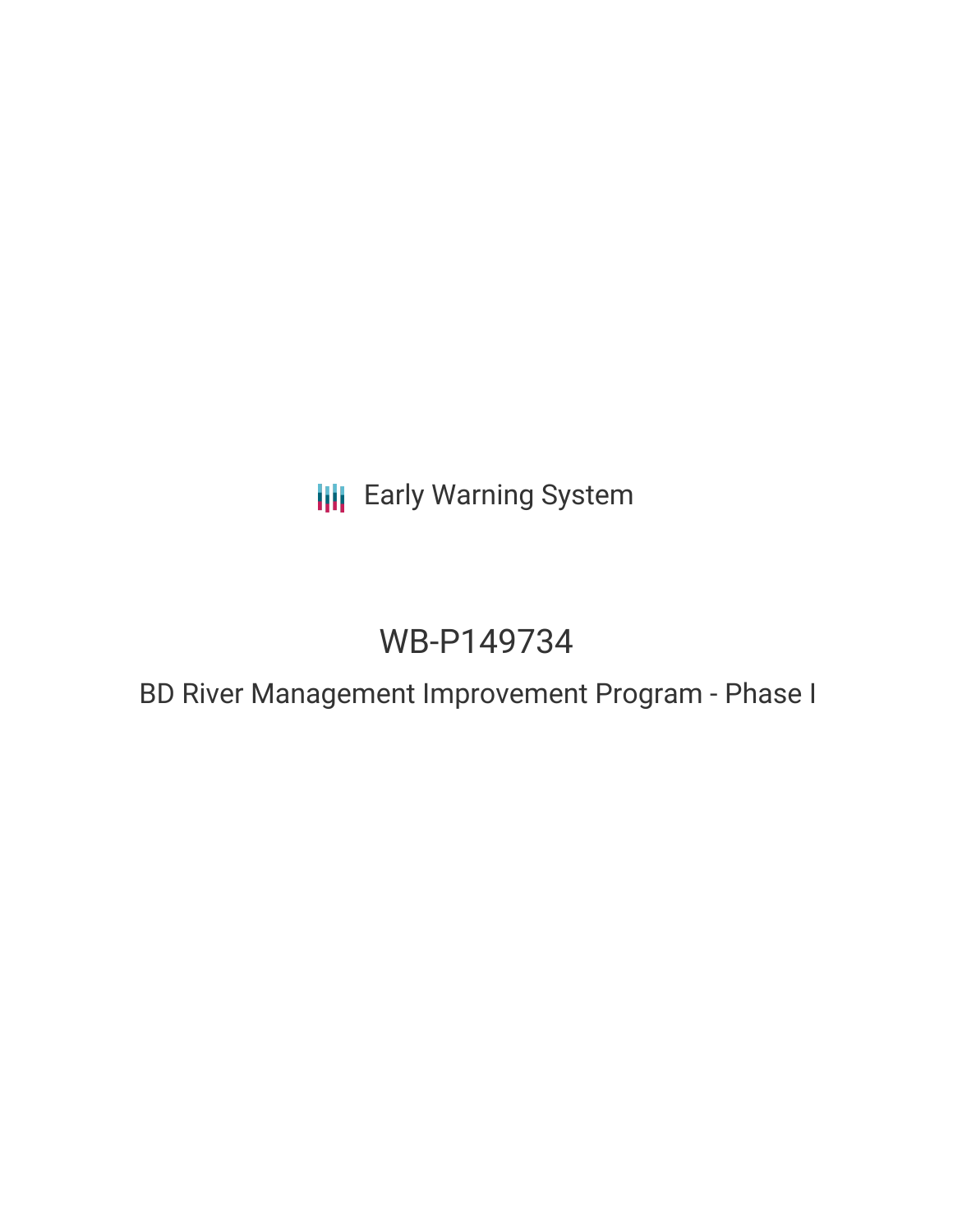

# **Quick Facts**

| <b>Countries</b>                         | Bangladesh                                                                                                                       |
|------------------------------------------|----------------------------------------------------------------------------------------------------------------------------------|
| <b>Specific Location</b>                 | Brahmaputra River                                                                                                                |
| <b>Financial Institutions</b>            | World Bank (WB)                                                                                                                  |
| <b>Status</b>                            | Canceled                                                                                                                         |
| <b>Bank Risk Rating</b>                  | A                                                                                                                                |
| <b>Voting Date</b>                       | 2015-11-19                                                                                                                       |
| <b>Borrower</b>                          | Bangladesh, Bangladesh Water Development Board                                                                                   |
| <b>Sectors</b>                           | <b>Water and Sanitation</b>                                                                                                      |
| <b>Potential Rights Impacts</b>          | Cultural Rights, Healthy Environment, Housing & Property, Labor & Livelihood, Marginalized Groups, Right to Food, Right to Water |
| <b>Investment Type(s)</b>                | Loan                                                                                                                             |
| Investment Amount (USD)\$ 600.00 million |                                                                                                                                  |
| <b>Project Cost (USD)</b>                | \$650.00 million                                                                                                                 |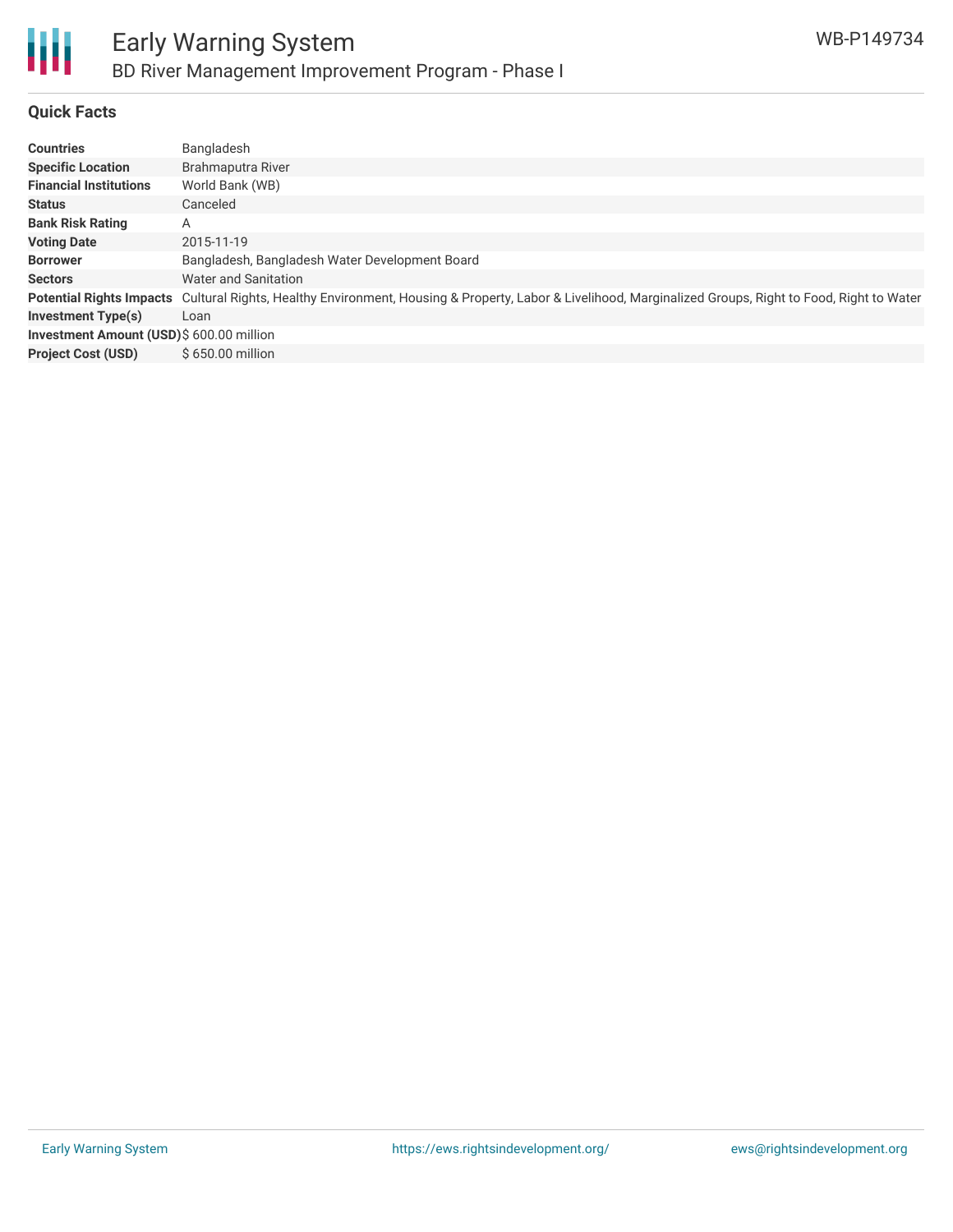## **Project Description**

The purpose of the project is to reduce damage against the cycle of flooding and erosion along the Brahmaputra right-bank to enhance its sustainable management and improve accessibility along the Brahmaputra Right Embankment corridor. Overall, the project will impact 5,751 households (23,584 people). The project will have three phases. Phase 1 (the proposed project) will involve reconstruction and rehabilitation of the embankment, including the construction of riverbank protection structures and flood embankments. This project complements the Asian Development Bank investment plan of the "the development of 50 km of riverbank protection structures and 89 km of flood embankments South of Jamuna Bridge."

Phase 1 (the proposed project) has several components:

- Component A: Rehabilitation and Improvement of the Brahmaputra River Embankment Scheme
- Component B: Implementation of Social and Environmental Management Plans
- Component C: Institutional Strengthening and Capacity Building, Technical Assistance and Training of the Bangladesh Water Development Board
- Component D: Project Management Support, Construction Supervision, Monitoring and Evaluation of the Project impacts and the Social and Environmental Management Plans

### **Project type:**

Water resource management (40%), Rural services and infrastructure (15%), other environment and natural resources management (15%), Other rural development (20%), Natural disaster management (10%).

**Location**: Bangladesh. For the first phase of this project, there is a 50km priority reach extending from Simla to Hasnapara, along the right side of the Jamuna River. Follow-up phases of this project are expected to cover the entire Brahmaputra right embankment up to the Dudkumar River in Kurigram district.

Resources needed: Land acquisition, about 370 hectares. The Environmental Assessment states that 3,628 households (15,558 people) will be displaced.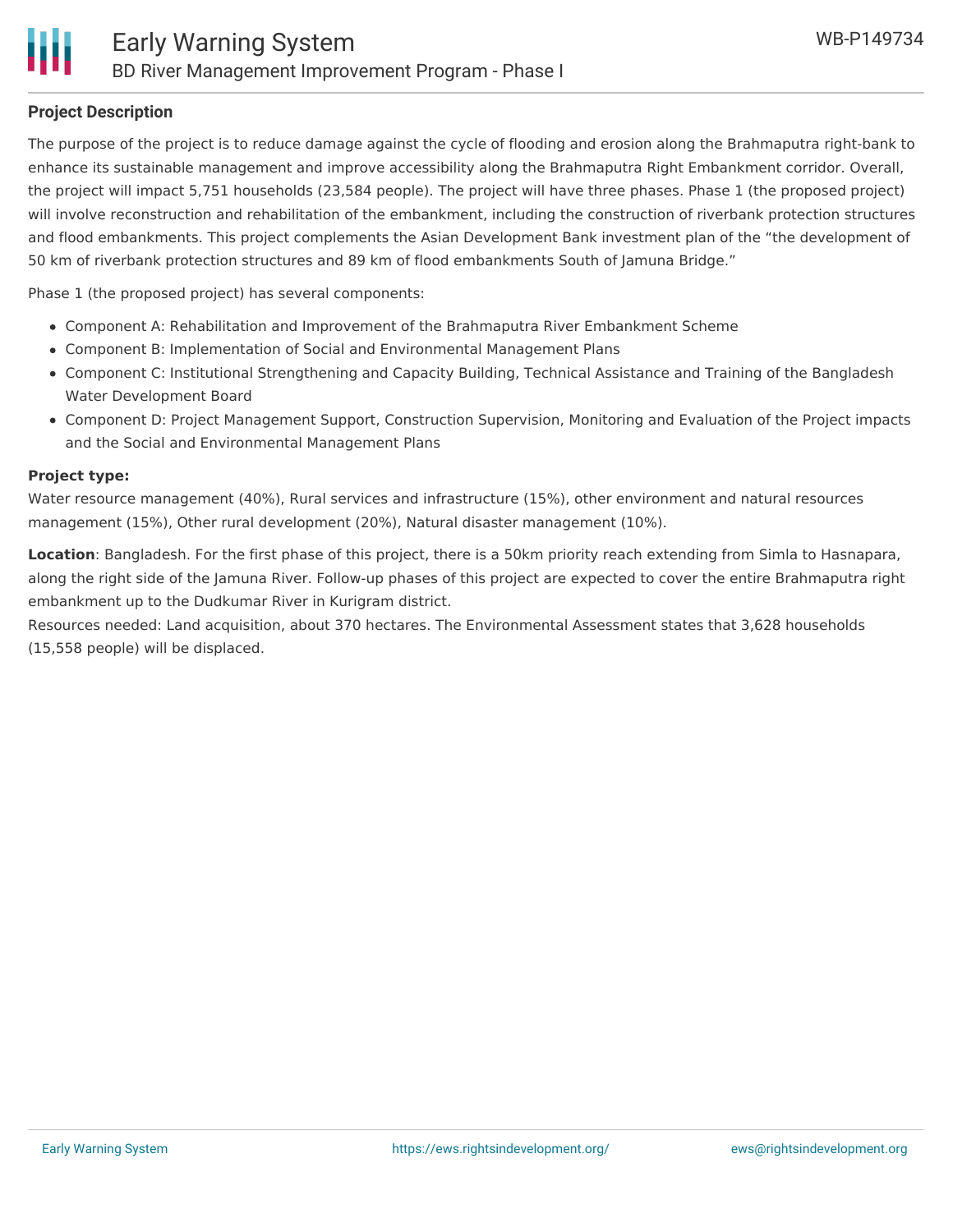## **Early Warning System Project Analysis**

## **APPLICABLE SOCIAL & ENVIRONMENTAL STANDARDS**

Based on the World Bank's project documents, the following social and environmental safeguards apply:

## **Environmental Assessment OP/BP 4.01-**

triggered because this project will involve construction and rehabilitation of 50km of the existing Brahmaputra Right Embankment (BRE). According to Bank documents, the Jamuna River is of high ecological sensitivity and vulnerability. Because of this, Bank documents state that there could be negative environmental impacts on river ecology and fish migration during early implementation and operational phases of the project. Bank documents state that the key potentially negative impacts and issues associated with the proposed project include changes in land form and land use, resettlement of people, land acquisition, use of natural resources particularly river sand, handling of hazardous materials, solid waste generation, air quality deterioration, noise generation, contamination and land and water, changes in aquatic habitats, loss of trees, risk of accidents, effects on water bodies, water logging due to blockage of local routes, and impacts on sensitive receptors such as schools. Natural Habitats OP/BP 4.04-triggered because the Jamuna River has rich aquatic biodiversity and provides wintering grounds for migratory birds. In addition, the inland water bodies provide important habitat and breeding areas for fish.

### **Physical Cultural Resources OP/BP 4.11-**

triggered because the project will require relocation of 20 mosques, four temples, one church, six Eid-gahs, and two graveyards. The mosques, temples and Eid-gahs will be reconstructed and the graves will be relocated as part of the Resettlement Action Plan.

Involuntary Resettlement OP/BP 4.12-triggered because the project requires about 370 hectares for land acquisition. An estimated 3,628 households (15,558 people) will be displaced.

#### **Projects on International Waterways OP/BP 7.50-**

triggered because the Brahmaputra River Basin is an International Waterway.

Pest Management OP/BP 4.09- triggered because the project is expected to result in changes to land use, including potential intensification of agricultural production in the new flood-protected areas, which can result in increased use of chemical pesticides.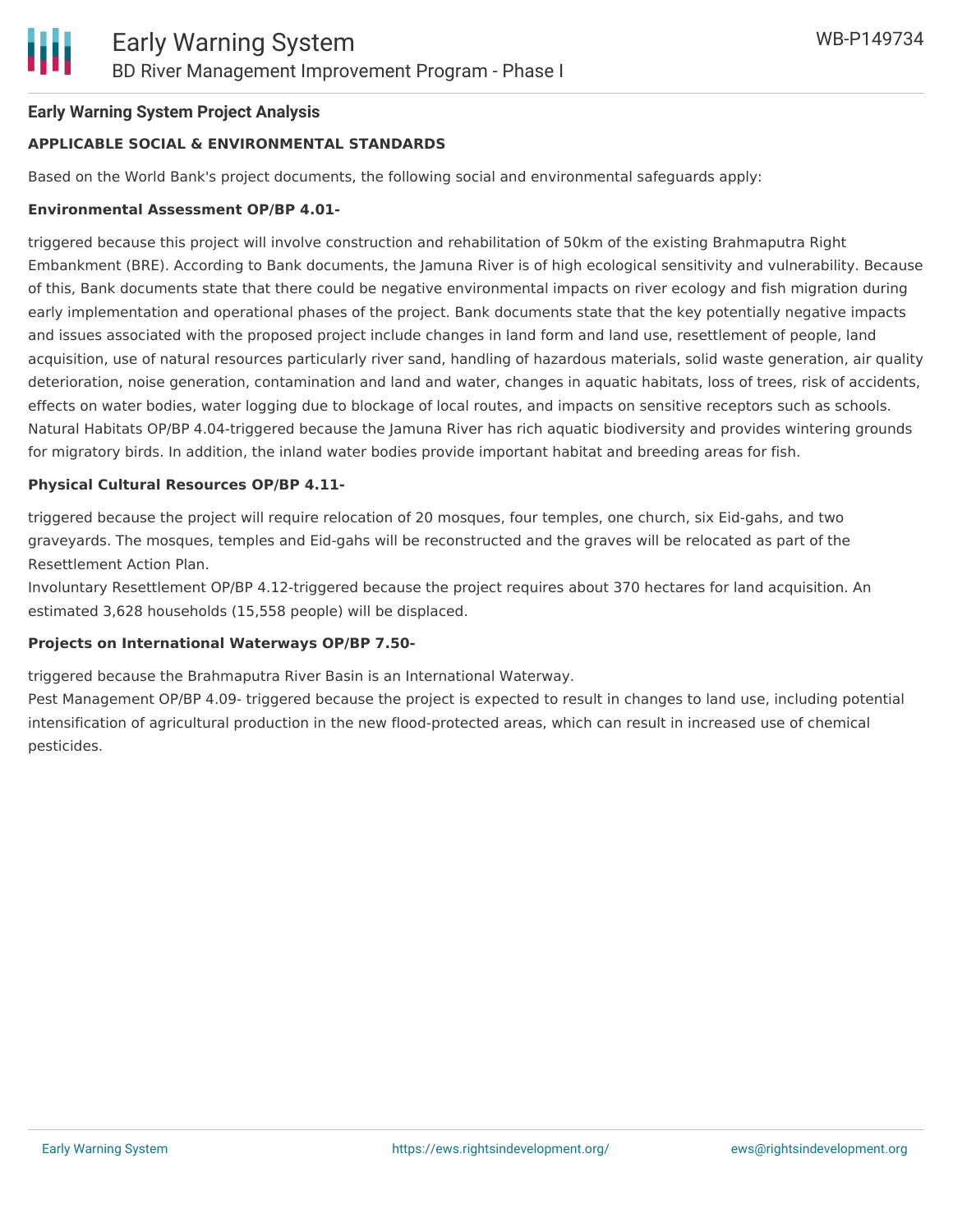## **People Affected By This Project**

## **OUR RISK ASSESSMENT**

Based on the World Bank's projects documents, this project proposes potential risks to the following human rights:

## **Right to Property & Adequate Housing**

According to Bank documents, during Phase 1 of the project, the proposed civil works will require land acquisition and relocation of many people -- an average of 70 households per km of the priority reach with average family size of four per household. The World Bank estimates that the project will require 370 hectares of land and 3,628 households (15,558 persons) will be displaced. Out of the 370 hectares of land affected, 74% is agricultural land, 17% is homestead land and the rest is bamboo groves and orchards. Other potential impacts to households are loss of assets and loss of agricultural plots. Bank documents state that the loss of land and structures will be compensated by replacement value based on the current market prices. Other resettlement benefits associated with structure, trees, business, wage, share cropping, and fish stock will also be paid. The project will provide 15 resettlement sites with basic infrastructure facilities such as water supply, sanitation, access roads, drains and schools. Bank documents state that the resettlement sites were selected in consultation with affected communities. The Bangladesh Water Development Board will develop a Special Action Plan that will address the following: implementing a development-oriented resettlement program, resettlement policy framework for the riverbank, a gender action plan, a public health plan, local assistance development program, and a grievance mechanism.

### **Right to Culture**

The proposed project will require relocation of 20 mosques, four temples, one church, six Eid-gahs, and two graveyards. The mosques, temples and Eid-gahs will be reconstructed and the graves will be relocated as part of the Resettlement Action Plan.

#### **Right to Food**

According to the World Bank documents, fishing activities will be impacted due to the project. The Jamuna is an important source of fresh water fish in Bangladesh. It is also a breeding and spawning ecosystem of for many aquatic fauna. To the extent that communities residing along the bank are dependent on fish for their food, the right to food may be impacted. Also, any possible contamination and handling of hazardous waste and the destruction of breeding and spawning grounds from the construction would potentially decrease the number of river organisms and the quality as a food source.

## **Right to Livelihood**

The project is likely to affect 276 hectares of agricultural land and a total of 232 business structures. Bank documents state that about 94 percent of the agricultural plot owners will lose less than 10 percent of their income due to loss of agricultural land. The Bank states that the major impact on livelihood will be from relocation of 148 shops/kiosks which are currently on the embankment. Additionally, Bank documents state that fishing is one of the few livelihood opportunities for most of the landless people in the project influence area. Additionally, physical relocation of affected households may also impact their livelihoods. Additionally, and to the extent that populations rely on fishing for livelihoods, any negative impacts on the river may negatively impact the quantity and quality of fishing product. People in the project area will be eligible for an Income and Livelihood Restoration Plan. The Social will include a livelihood restoration component.

#### **Right to Water**

According to the World Bank documents, Bangladesh is the most downstream country of the Brahmaputra/Jamuna River and the proposed project is not expected to adversely change the quality or quantity of the water flow. However, a contamination upstream may damage the ecosystems downstream. Because of possible contamination in the water due to construction and the handling of hazardous waste, those dependent on the river would be forced to find another ways to access water. Additionally, natural river environments that contain natural filtering mechanism would possibly be destroyed in the construction, decreasing the quality of water for washing and/or drinking.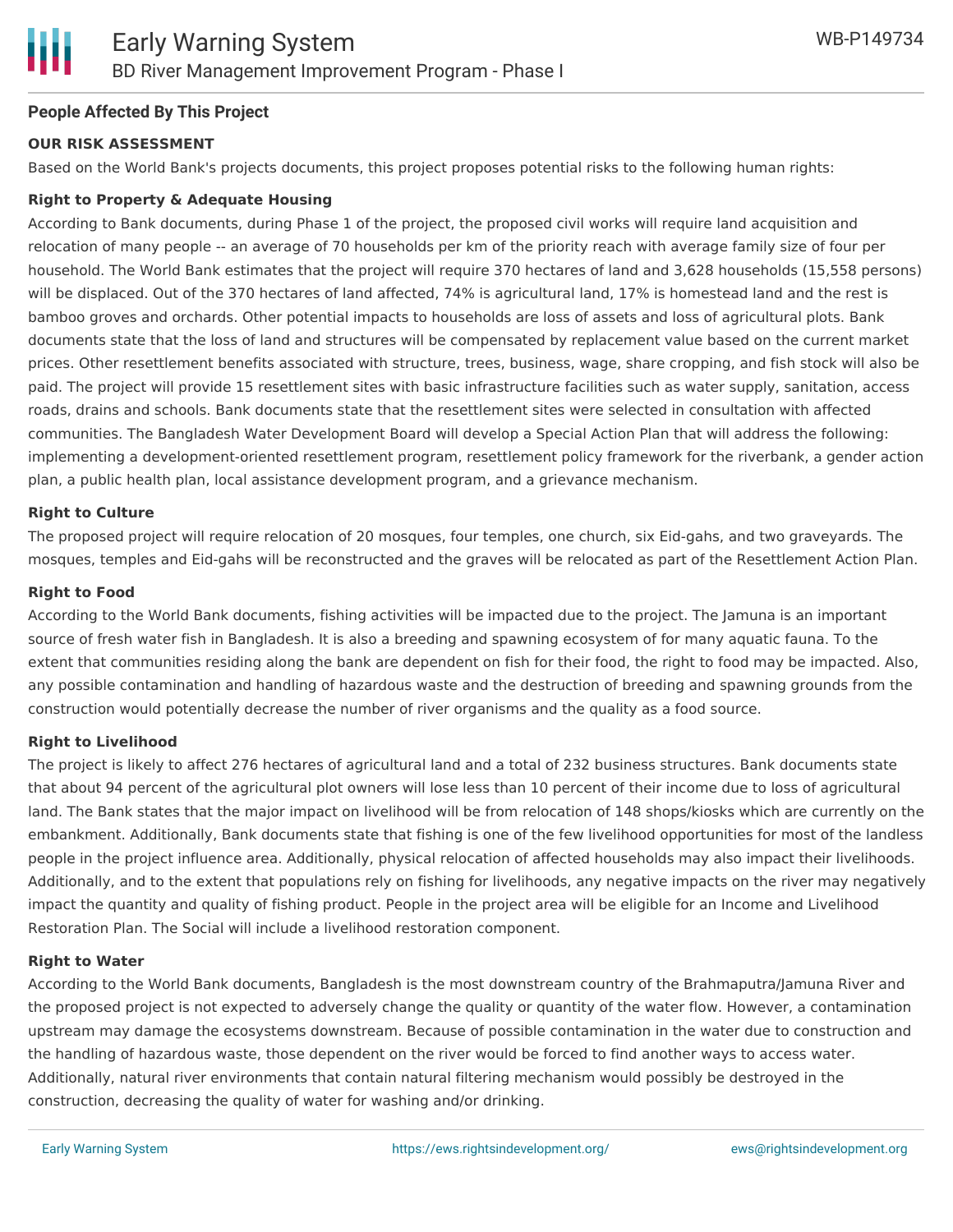

# **Investment Description**

World Bank (WB)

Bank financing: World Bank Borrower: Government of Bangladesh, Bangladesh Water Development Board Amount of bank loan or investment: 600.00 USD Million Total project cost: 650.00 USD Million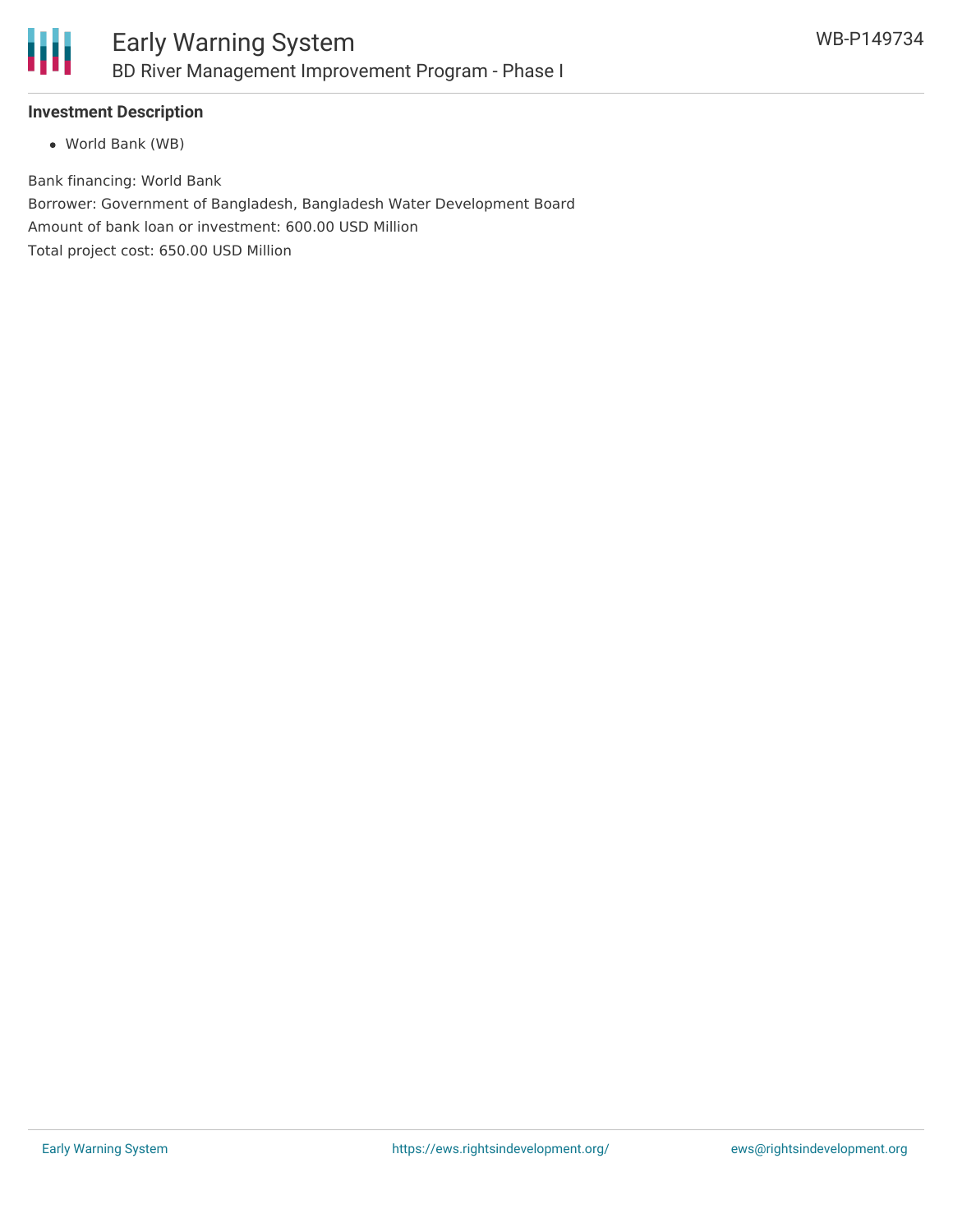

# **Contact Information**

World Bank Contact: Abedalrazq F. Khalil Title: Sr Water Resources Spec. Tel: 473-5456 Email: akhalil@worldbank.org Borrower/Client/Recipient Name: Economic Relations Division, Ministry of Finance Contact: Title: Additional Secretary, Ministry of Finance Tel: 9180675 Email: addl-secy2@erd.gov.bd

### **Consultation**

The World Bank documents note that its policy requires consultation with the affected people. According to Bank documents, "extensive consultations were carried out by both social and environmental study teams during the project preparation." Initial consultations were held in August and September 2014. Then a second round of consultations was carried out between January to April 2015 to disclose the results of the Environmental Impact Assessment. The Bank states that 11,628 people participated in the consultations. In addition, Bank documents state that a national stakeholder consultation workshop was held in Dhaka on January 25, 2015 to disclose the environmental and social assessment reports.

## **Project-Level Grievance Mechanism**

According to the World Bank's documents, the project will establish a grievance redress mechanism. Under the grievance redress mechanism, two Grievance Redress Committees will be formed- a local grievance committee and a project grievance redress committee. At the time of writing, no other details were available.

#### **ACCOUNTABILITY MECHANISM OF WORLD BANK**

The World Bank Inspection Panel is the independent complaint mechanism and fact-finding body for people who believe they are likely to be, or have been, adversely affected by a World Bank-financed project. If you submit a complaint to the Inspection Panel, they may investigate to assess whether the World Bank is following its own policies and procedures for preventing harm to people or the environment. You can contact the Inspection Panel or submit a complaint by emailing ipanel@worldbank.org. You can learn more about the Inspection Panel and how to file a complaint at:

http://ewebapps.worldbank.org/apps/ip/Pages/Home.aspx.